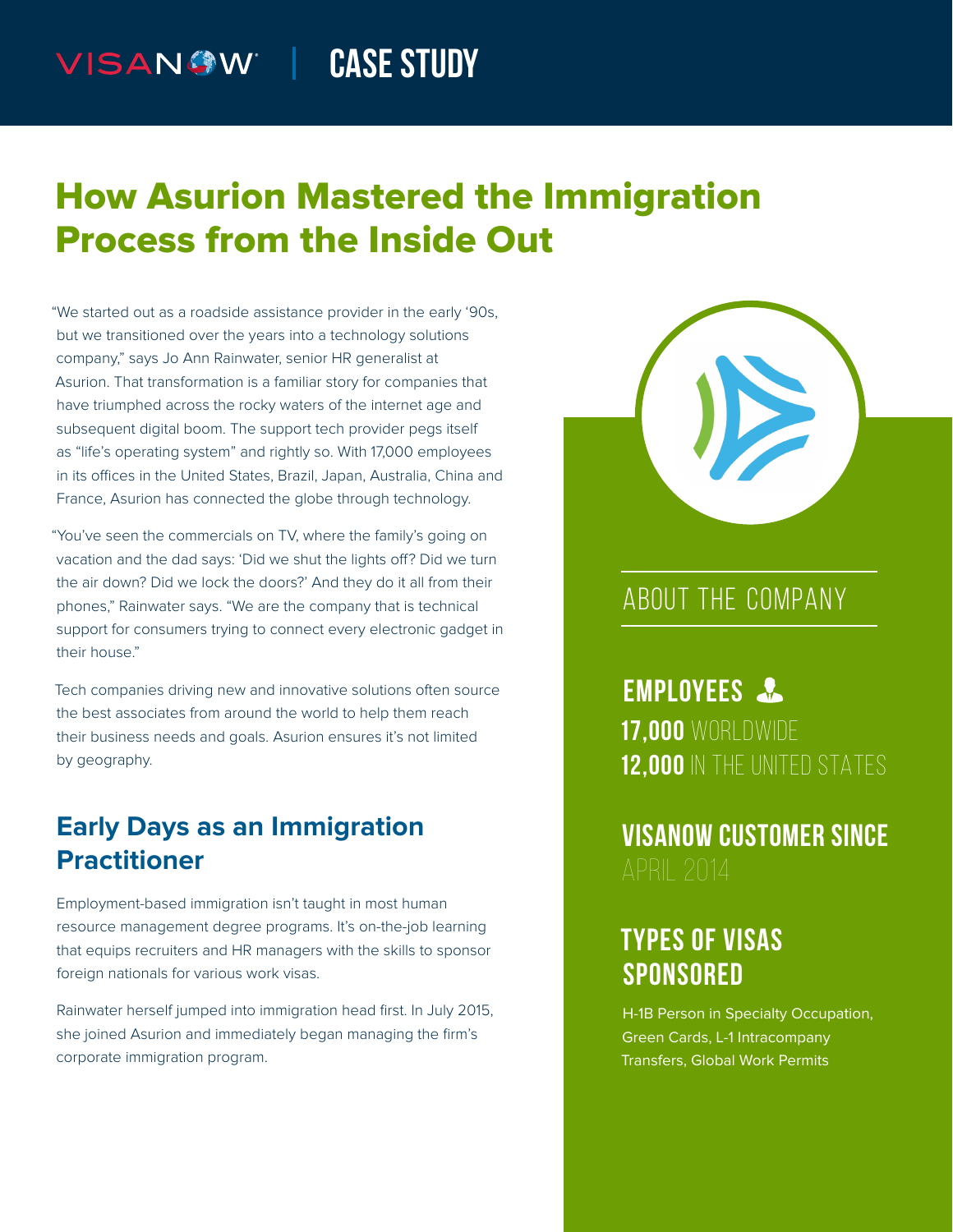"The most complex case I handled on my own was my first Japanese transfer," she says. Blanket L Certification expedites processing time for large, global firms that sponsor multiple L-1 Intracompany Transfer visas each year. "The person I was transferring was in Japan, so there was the time zone difference, there was a language barrier — there were several challenging components in that mix," Rainwater says.

Rainwater witnessed the complexities of the immigration process firsthand after receiving a Request for Evidence notice (RFE) from U.S. Citizenship and Immigration Services (USCIS).



**"I was asked to take pictures of someone's desk and the work area for an RFE. The demands of USCIS continue to surprise me every day. Why would you ask this on one case and not the other? It's just the inconsistency from the government."**

**"They wanted a lot more specific information than we've ever had to provide on any other case, creating additional complexities" she says. "We had to go way beyond the typical job description."**

### **Developing Efficiencies of the Trade**

"What drives me is the desire to get the right skillset for the company and do everything possible to make this an easy process for the associate. I don't want to let our foreign nationals down. If there is anything in my control, I want to take care of it immediately – even if that means working late or taking work home over the weekend," she says.

"It affects their lives and their families and in a lot of cases, they have left everything they've known and trusted and they put that trust in us to help them move their family to the U.S. or to a new job."

Caring about the welfare of her foreign workers has translated into a well-managed and efficient immigration process. Rainwater preps her recruiting team to anticipate the documentation requirements of candidates in need of sponsorship.

"I took a compilation of the attorneys' materials and things I had learned and put it together into a training for all of our recruiters that hire foreign nationals," she says. Rainwater also developed a checklist to ensure each recruiter understands what materials to gather before work visa sponsorship can begin:

#### **Recruiter Checklist**

- Send informational email to HR
- Rainwater provides recruiters with an email template that includes a list of documents needed to complete the hire process. "They have to attach a VP's approval, which is part of our company policy," she says. Additionally, she gathers important company